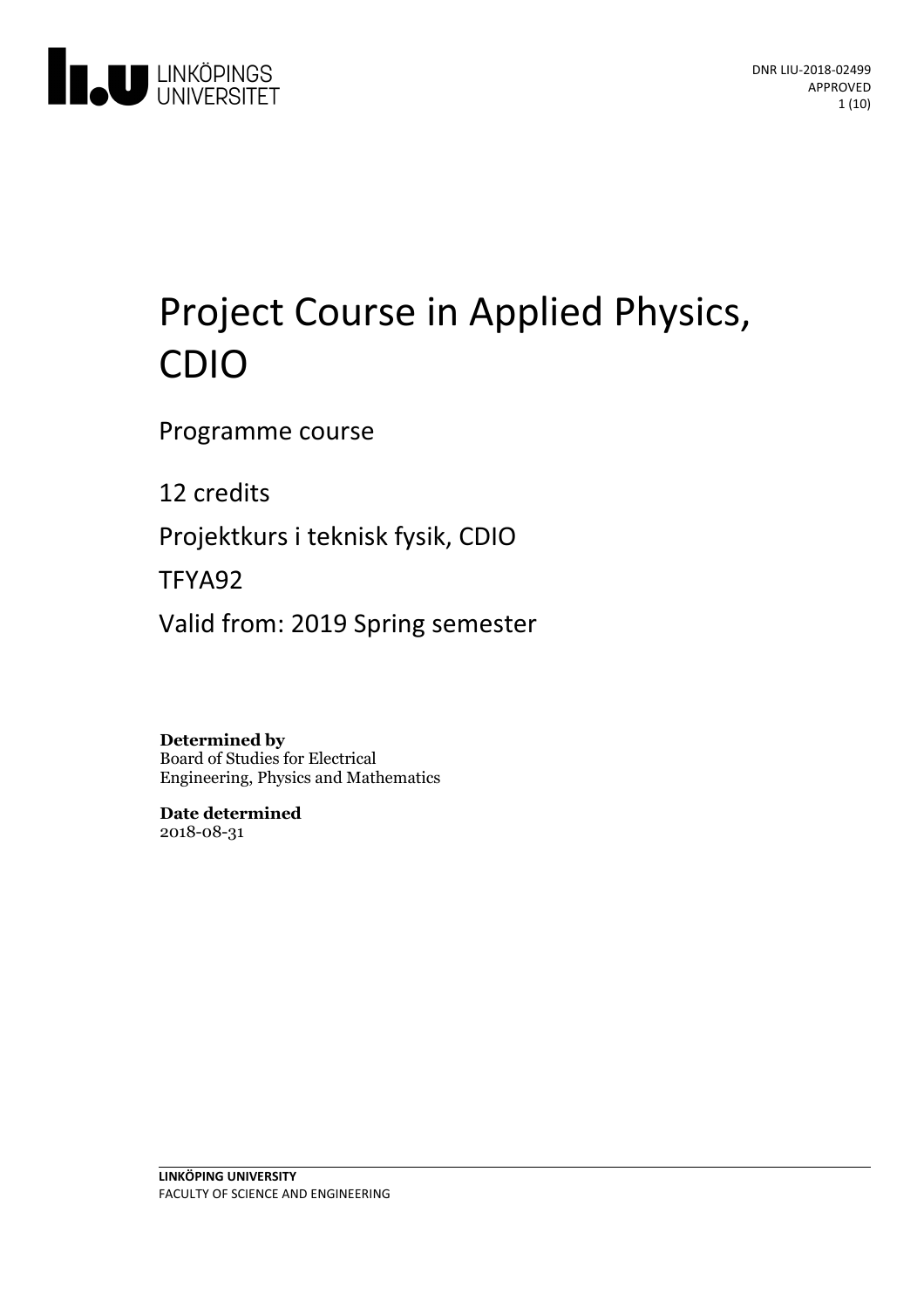# Main field of study

Applied Physics, Physics

Course level

Second cycle

### Advancement level

A1X

### Course offered for

- Master's Programme in Materials Science and Nanotechnology
- Biomedical Engineering, M Sc in Engineering
- Applied Physics and Electrical Engineering International, M Sc in Engineering
- Applied Physics and Electrical Engineering, M Sc in Engineering

# Specific information

The Entrepreneurship part overlap with other CDIO courses and cannot be

included more than once in <sup>a</sup> degree. Exchange students may apply for the course after arrival to LiTH but before it starts. The Faculty coordinators for exchange studies must be contacted before applying.

### Entry requirements

Note: Admission requirements for non-programme students usually also include admission requirements for the programme and threshold requirements for progression within the programme, or corresponding.

### Prerequisites

Knowledge in Physics, corresponding to mandatory courses on the programmes Applied Physics and Electrical Engineering, Biomedical Engineering, or Materials Science and Nanotechnology. The course offers various projects, and depending on the project chosen additional prerequisites may be required. For the project Design, processing, and test of a sensor system, knowledge is desirable, but not compulsory, in Semiconductor technology, Microchip fabrication, Semiconductor physics, Surface physics, Materials physics, Sensor technology, Bio-analytical methods, Chemical sensor systems. For the project Computational Physics, knowledge is desirable in Statistical Mechanics, Solid State Physics, Condensed Matter Physics, Quantum Mechanics, Materials Science, and solid programming. The emphasis is on general algorithms, so no specific programming language is required.

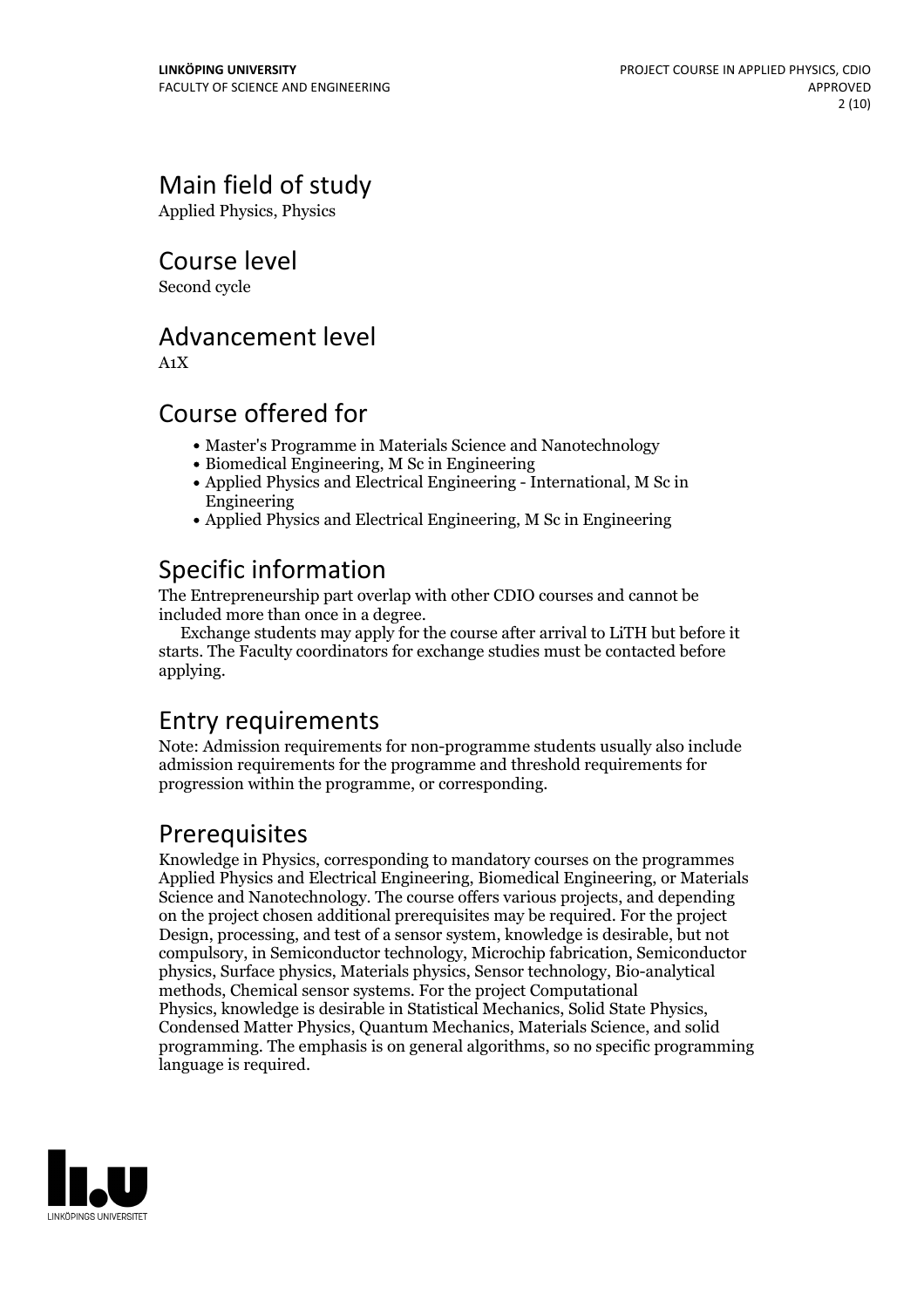### Intended learning outcomes

The goal of the course is to provide an interdisciplinary and integrated education, and bring the students closer to the real engineering world by means of <sup>a</sup> project work in applied physics, developing <sup>a</sup> practical product or <sup>a</sup> simulation software. After the course, the students should be enriched in their professional engineering knowledge and skills related to the project work, and to the understanding of the technical importance and strategic value of their work. Furthermore, the course should also provide the students the infrastructure for the project management (linked with the use of LIPS), such that the students will be able to work as a team in <sup>a</sup> project in an industry-like environment. The project work shall be carried through in an industrial professional manner

leading to development and solidification of the participants' competence. After completing the course, the student should be able to:

- analyse and structure problems
- seek out and assimilate supplementary knowledge
- write and follow-up of project plans and time plans
- actively contribute to the function of the project group
- apply knowledge from previous courses
- take initiatives and find creative solutions
- present results in writing and orally.

The result of the project work shall:

- maintain high technical standards based on modern knowledge and methods in applied physics
- be documented with a project plan, a time plan, and a technical report
- be presented orally
- be followed up in a project reflection document

Another purpose for the course is for the students to acquire knowledge and abilities within the general area of entrepreneurship, with particular focus on business planning for new ventures. After the course, students should be able to:

- account for models that describe what it takes for a new venture to have a stable basis for further development and to asess the level of development of ventures using such models; and
- account for the information and analyses needed to evaluate a development project from a business point of view and have the ability to collect and analyse relevant information for the purpose.

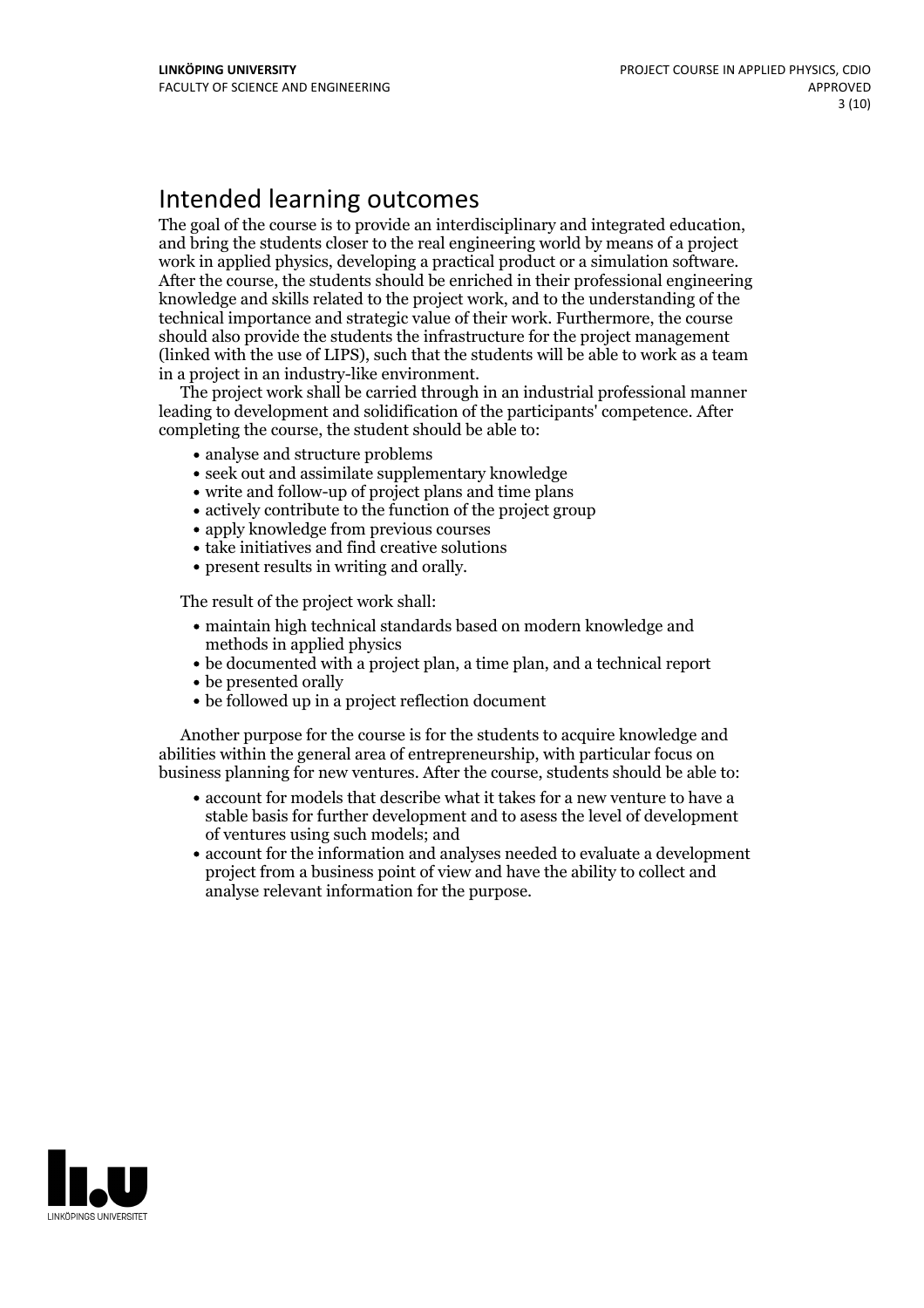### Course content

The project course serves as an umbrella for a variety of projects with an Applied Physics focus. These will give the student opportunities to apply knowledge in Applied Physics for advanced applications of industrial relevance. At present, the following two projects are offered in the course:

(i) Design, Processing and Test of a Sensor System. The sensors in this project will be ofhigh technological and commercial value with applications for example for monitoring of emissions in car exhausts or in flue gases from boilers. In 10 hr of lectures, students will learn about the background, methods, and some basic knowledge required for the project work, including

1. wide bandgap semiconductor physics,<br>
2. device physics and processing technology,<br>
3. thin film technology,<br>
4. sensor physics, detection mechanisms including surface catalytic reactions, etc.<br>
The project work starts background, technological and social demands, and required new innovations of the sensor devices to be used in the dedicated sensor system:

1. The students design the device layout and the process flow, and perform a proper choice of the sensing materials

2. They take part in material characterization, processing of components, and the mounting of the sensors

3. They characterize the sensors through measurements and evaluation of sensor

4. Finally, the students should provide a general discussion about the usefulness of the sensors in a real application like control of the combustion in car exhausts or in the flue gases of domestic boilers.

(ii) Computational Physics. The project is concerned with the theory and application of computer simulations of many-body systems, as applied in materials science studies, with emphasis on Molecular Dynamics. The project starts with 16h of lectures in which the statistical mechanics principles underlying computer simulations, the Monte Carlo (MC) and Molecular Dynamics (MD) techniques, are introduced. Topics discussed include Monte Carlo integration, the Metropolis method, integration of equations of motion for many-body systems in MD, Verlet algorithms and force calculations, simulations in various statistical ensembles. Lectures are complemented by practical tutorials, in which students learn to use the MD technique based on a hands-on approach. Specific analysis and visualization techniques are introduced and used throughout the course, with emphasis on their application to practical solutions of materials related problems. The actual project consists of students writing and operating their own MD software tools. Following the assembly, compilation and testing of the MD code, students are required to calculate with their program <sup>a</sup> number of specific bulk and surface properties of a chosen material, such as cohesive energy, lattice constant, specific heat, surface formation energies etc. Students present their results, i.e. a description of the MD code and analysis of the material properties calculated, in written and oral form.

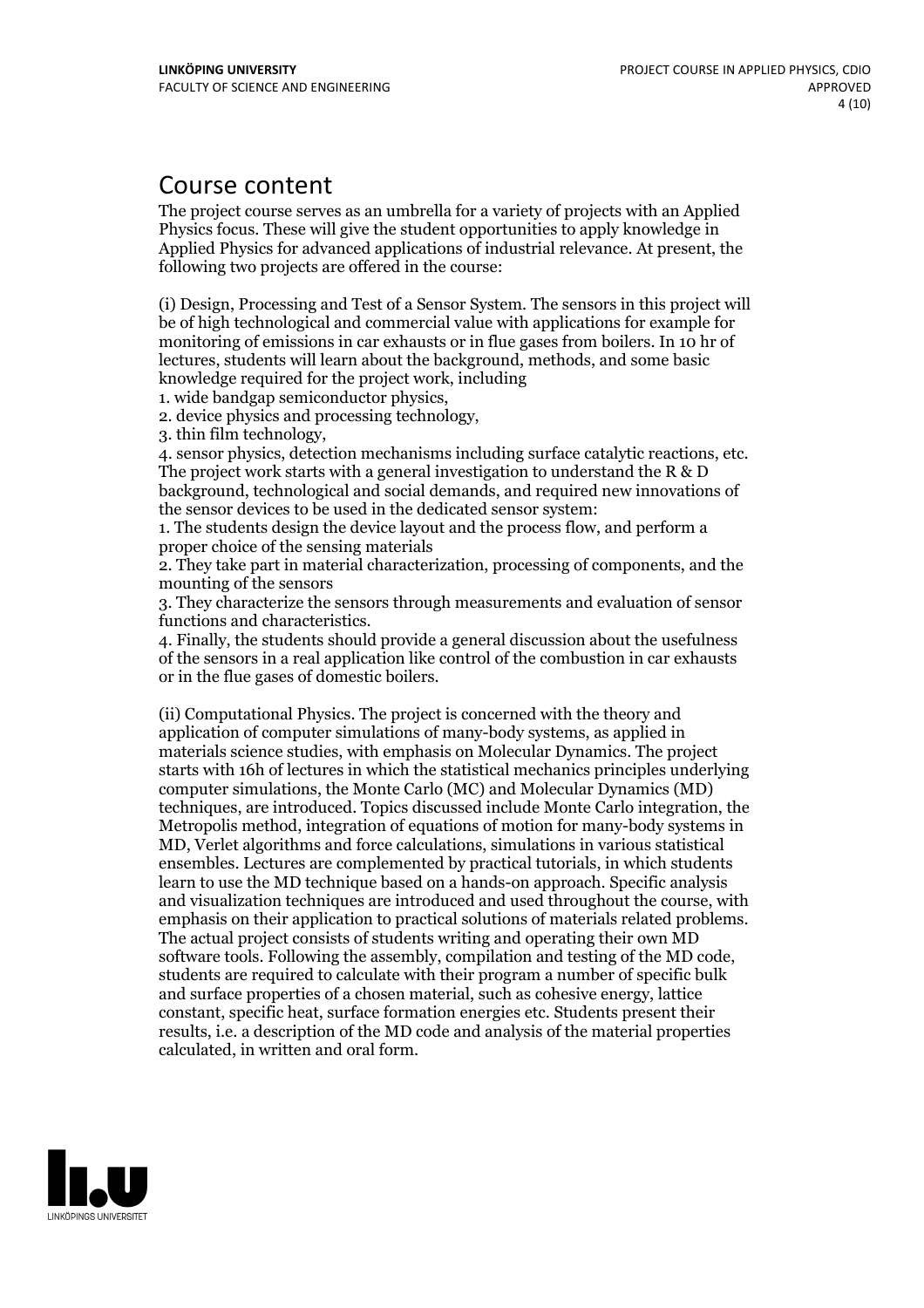# Teaching and working methods

Before the start of the course the student choose one of the offered projects. Each project has a separate examiner. A number of project specific, introductory lectures and/or laboratory work in the beginning give basic knowledge for the project work. The project group shall consist of at least four students. Each group is assigned a supervisor to support its work. Before the project work is started, the project group shall negotiate a requirement specification with the customer, and write a project plan and a time plan for the project. The course follows the "Conceive Design Implement Operate (CDIO)" program at LiU and the project model "Linköping Interactive Project Steering (LIPS)" is used.

### Examination

| PRA1 Group Working Report and Conference Presentation<br>followed by | credits G |  |
|----------------------------------------------------------------------|-----------|--|
| UPG1 Entrepreneurship Assignments                                    | credits G |  |

The work of the group is presented in written reports, which follow the LIPS documents, a poster and an oral presentation at a project conference, where the group will also answer questions about the project. Grades are given as'Fail' or 'Pass'.

### Grades

Two grade scale, older version, U, G

### Department

Institutionen för fysik, kemi och biologi

### Director of Studies or equivalent

Magnus Boman

### Examiner

Valeriu Chirita (Beräkningsfysik), Donatella Puglisi

### Course website and other links

[http://www.ifm.liu.se/undergrad/fysikgtu/coursepage.html?](http://www.ifm.liu.se/undergrad/fysikgtu/coursepage.html?selection=all&sort=kk) selection=all&sort=kk

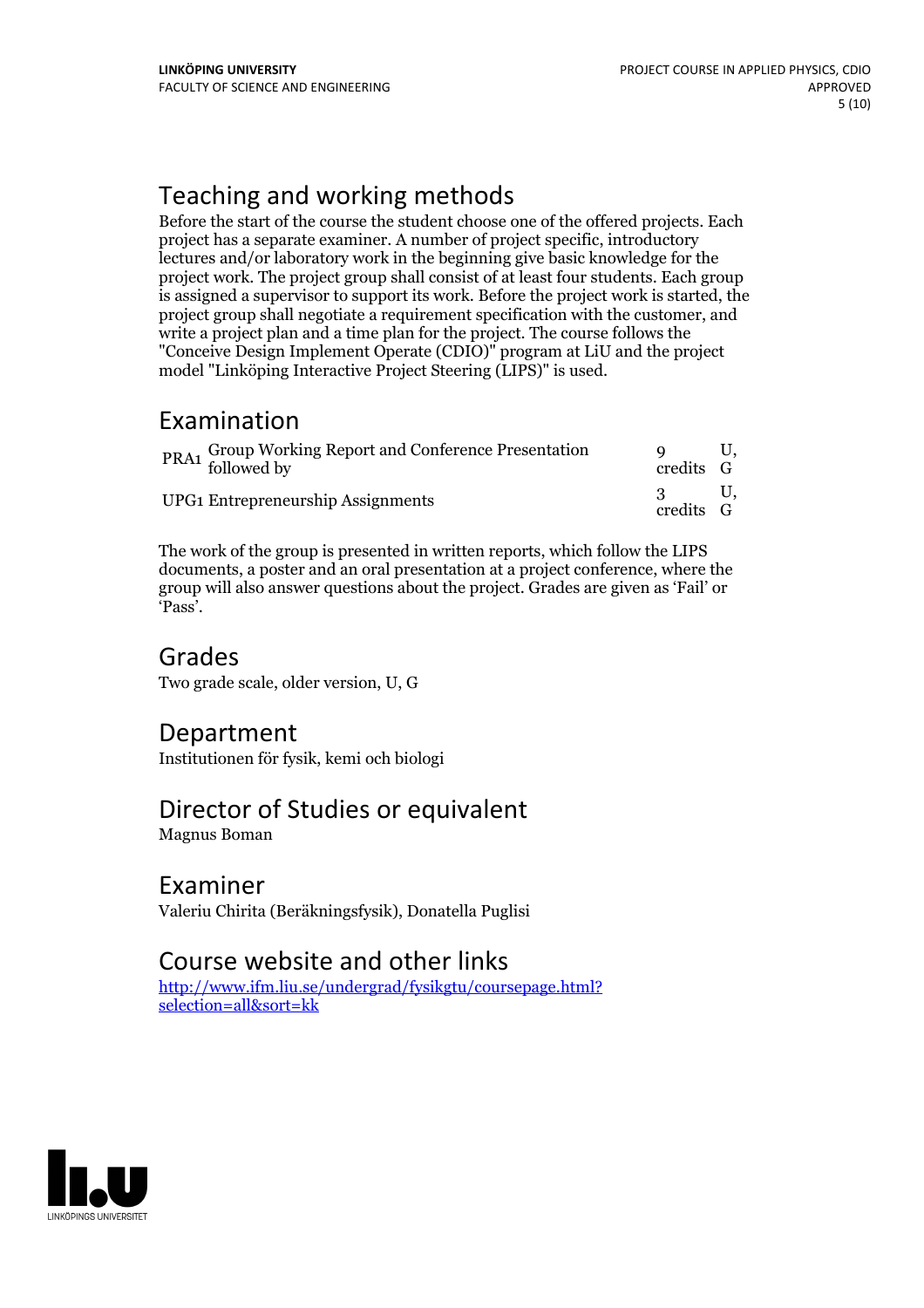### Education components

Preliminary scheduled hours: 42 h Recommended self-study hours: 278 h

# Course literature

#### **Books**

Allen, M. P., Tildesley, D. J., (1989) *Computer simulation of liquids* Oxford : ISBN: 0198556454<br>For the project Computational physics. For the project Computational physics. Svensson, T., Krysander, C., (2011) *Projektmodellen LIPS* Lund : Studentlitteratur, 2011. ISBN: <sup>9789144075259</sup> For both projects.

#### **Articles**

D'Amico A., Di Natale C., Sarro P. M., Ingredients for sensors science *Sensors and Actuators <sup>B</sup>* <sup>207</sup> (2015) s.1060-1068. For the project Design, processing, and test of <sup>a</sup> sensor system.

#### **Websites**

*The CDIO Initiative* <http://www.cdio.org>

#### **Other**

*Övrig rekommenderad läsning för projektet Design, tillverkning och test av ett sensorsystem:*

Other recommended reading for the project Design, processing, and test of a sensor system: Book chapters, articles and other reading materials which will be suggested throughout the project course, reading on constructive feedback.

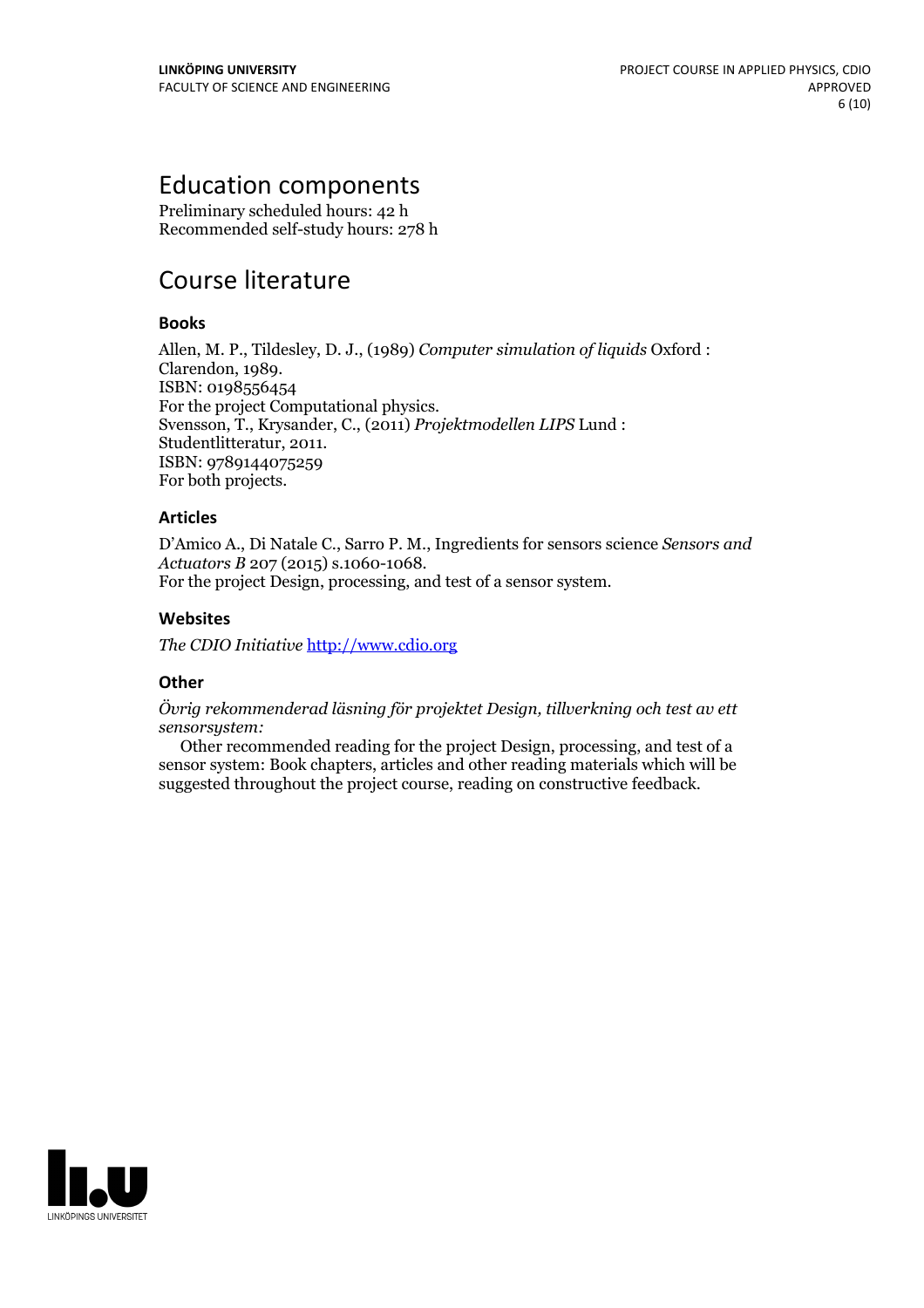# **Common rules**

#### **Course syllabus**

A syllabus has been established for each course. The syllabus specifies the aim and contents of the course, and the prior knowledge that a student must have in order to be able to benefit from the course.

#### **Timetabling**

Courses are timetabled after a decision has been made for this course concerning its assignment to a timetable module. A central timetable is not drawn up for courses with fewer than five participants. Most project courses do not have a central timetable.

#### **Interrupting a course**

The vice-chancellor's decision concerning regulations for registration, deregistration and reporting results (Dnr LiU-2015-01241) states that interruptions in study are to be recorded in Ladok. Thus, all students who do not participate in a course for which they have registered must record the interruption, such that the registration on the course can be removed. Deregistration from <sup>a</sup> course is carried outusing <sup>a</sup> web-based form: www.lith.liu.se/for-studenter/kurskomplettering?l=sv.

#### **Cancelled courses**

Courses with few participants (fewer than 10) may be cancelled or organised in a manner that differs from that stated in the course syllabus. The board of studies is to deliberate and decide whether a course is to be cancelled orchanged from the course syllabus.

#### **Regulations relatingto examinations and examiners**

Details are given in a decision in the university's rule book: http://styrdokument.liu.se/Regelsamling/VisaBeslut/622678.

#### **Forms of examination**

#### **Examination**

Written and oral examinations are held at least three times a year: once immediately after the end of the course, once in August, and once (usually) in one of the re-examination periods. Examinations held at other times are to follow a decision of the board of studies.

Principles for examination scheduling for courses that follow the study periods:

courses given in VT1 are examined for the first time in March, with re-

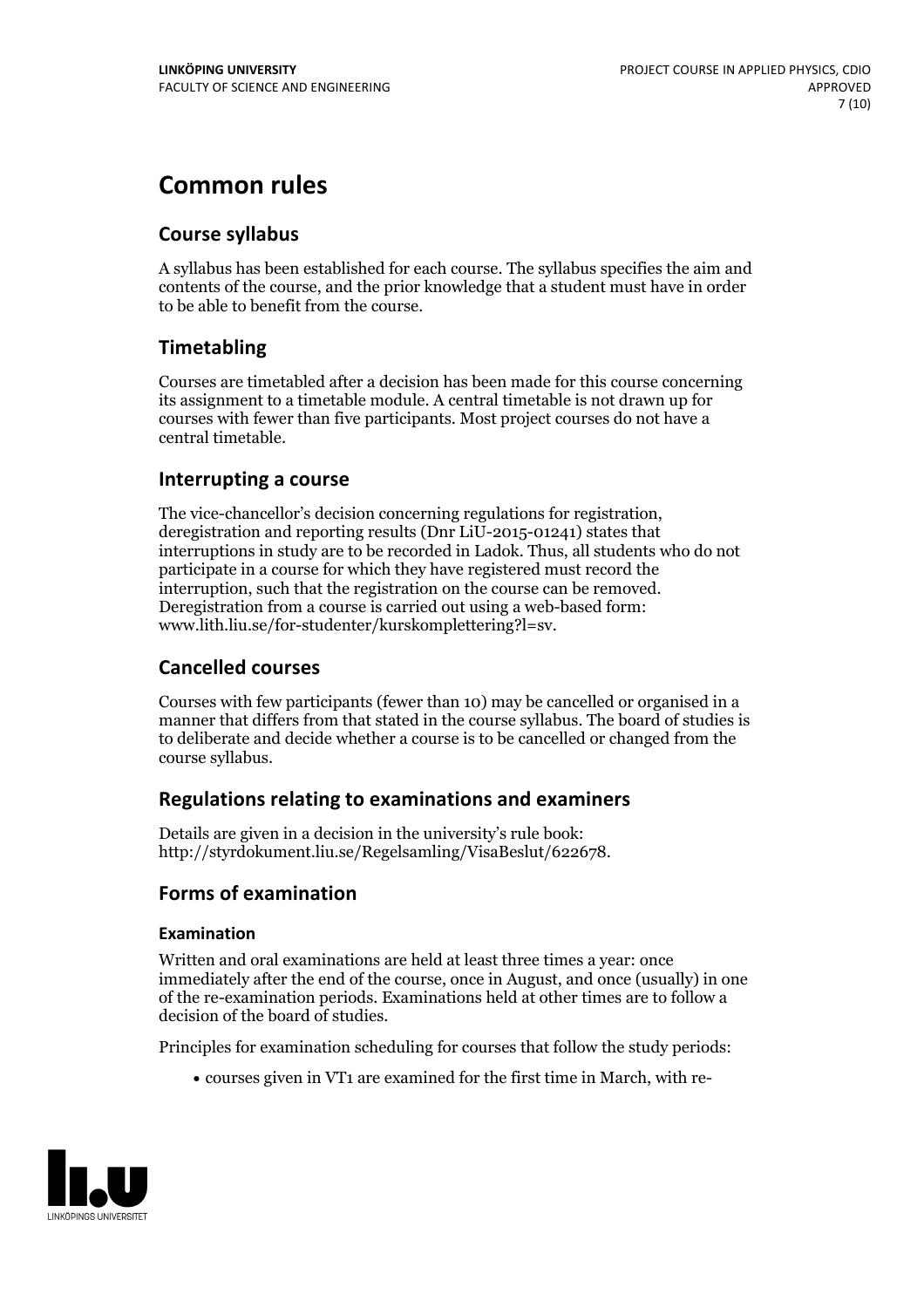examination in June and August

- courses given in VT2 are examined for the first time in May, with re-examination in August and October
- courses given in HT1 are examined for the first time in October, with re-examination in January and August
- courses given in HT2 are examined for the first time in January, with re-examination at Easter and in August.

The examination schedule is based on the structure of timetable modules, but there may be deviations from this, mainly in the case of courses that are studied and examined for several programmes and in lower grades (i.e. 1 and 2).

- Examinations for courses that the board of studies has decided are to be held in alternate years are held only three times during the year in which
- the course is given.<br>• Examinations for courses that are cancelled or rescheduled such that they are not given in one or several years are held three times during the year that immediately follows the course, with examination scheduling that corresponds to the scheduling that was in force before the course was cancelled or rescheduled.<br>• If teaching is no longer given for a course, three examination occurrences
- are held during the immediately subsequent year, while examinations are at the same time held for any replacement course that is given, or alternatively in association with other re-examination opportunities. Furthermore, an examination is held on one further occasion during the next subsequent year, unless the board of studies determines otherwise.<br>• If a course is given during several periods of the year (for programmes, or
- on different occasions for different programmes) the board orboards of studies determine together the scheduling and frequency of re-examination occasions.

#### **Registration for examination**

In order to take an examination, a student must register in advance at the Student Portal during the registration period, which opens 30 days before the date of the examination and closes 10 days before it. Candidates are informed of the location of the examination by email, four days in advance. Students who have not registered for an examination run the risk of being refused admittance to the examination, if space is not available.

Symbols used in the examination registration system:

- \*\* denotes that the examination is being given for the penultimate time.
- \* denotes that the examination is being given for the last time.

#### **Code of conduct for students during examinations**

Details are given in a decision in the university's rule book: http://styrdokument.liu.se/Regelsamling/VisaBeslut/622682.

#### **Retakes for higher grade**

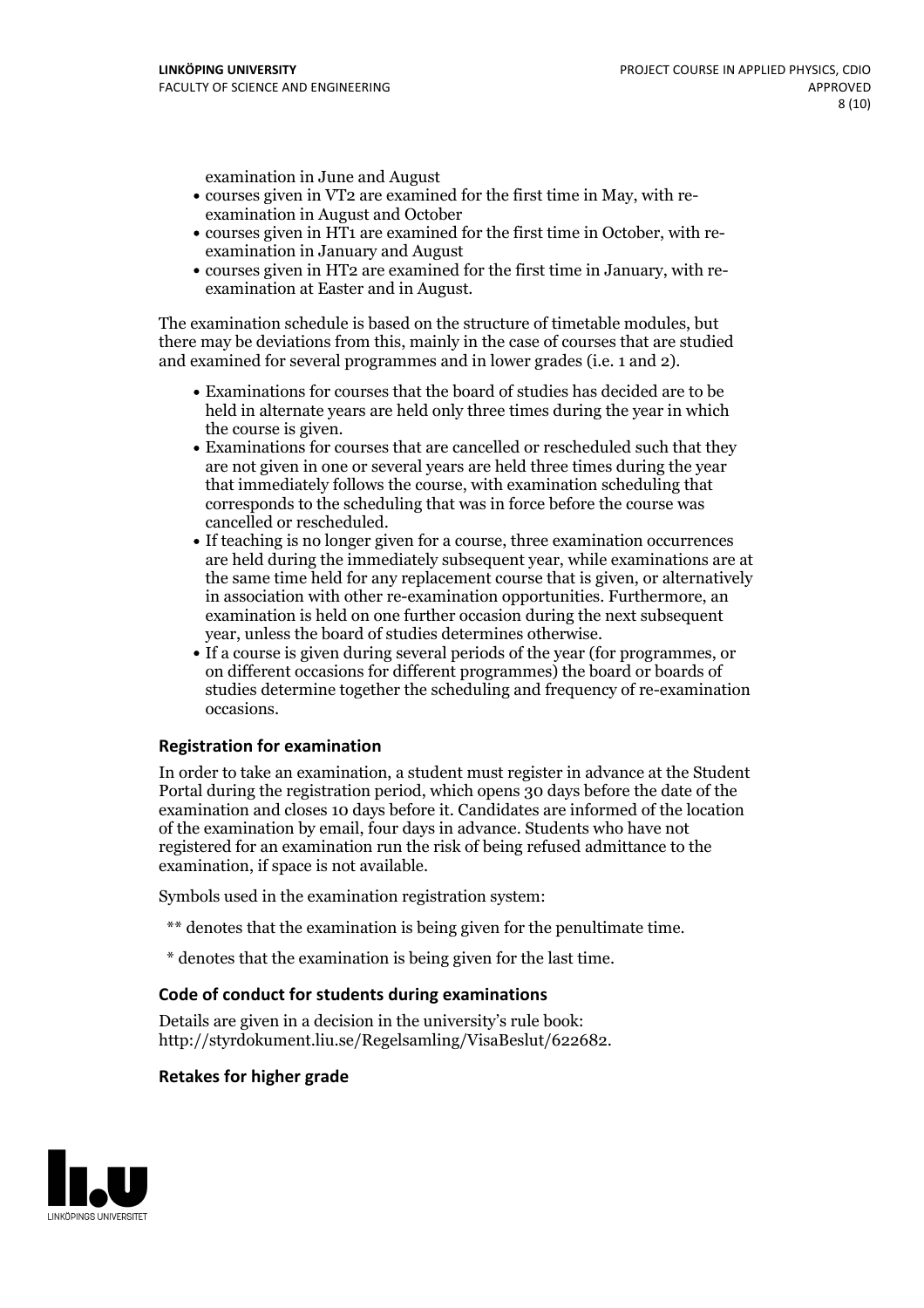Students at the Institute of Technology at LiU have the right to retake written examinations and computer-based examinations in an attempt to achieve a higher grade. This is valid for all examination components with code "TEN" and "DAT". The same right may not be exercised for other examination components, unless otherwise specified in the course syllabus.

#### **Retakes of other forms of examination**

Regulations concerning retakes of other forms of examination than written examinations and computer-based examinations are given in the LiU regulations for examinations and examiners, http://styrdokument.liu.se/Regelsamling/VisaBeslut/622678.

#### **Plagiarism**

For examinations that involve the writing of reports, in cases in which it can be assumed that the student has had access to other sources (such as during project work, writing essays, etc.), the material submitted must be prepared in accordance with principles for acceptable practice when referring to sources (references or quotations for which the source is specified) when the text, images, ideas, data, etc. of other people are used. It is also to be made clear whether the author has reused his or her own text, images, ideas, data, etc. from previous examinations.

A failure to specify such sources may be regarded as attempted deception during examination.

#### **Attempts to cheat**

In the event of <sup>a</sup> suspected attempt by <sup>a</sup> student to cheat during an examination, or when study performance is to be assessed as specified in Chapter <sup>10</sup> of the Higher Education Ordinance, the examiner is to report this to the disciplinary board of the university. Possible consequences for the student are suspension from study and a formal warning. More information is available at https://www.student.liu.se/studenttjanster/lagar-regler-rattigheter?l=sv.

#### **Grades**

The grades that are preferably to be used are Fail (U), Pass (3), Pass not without distinction  $(4)$  and Pass with distinction  $(5)$ . Courses under the auspices of the faculty board of the Faculty of Science and Engineering (Institute of Technology) are to be given special attention in this regard.

- 1. Grades U, 3, 4, 5 are to be awarded for courses that have written
- examinations. 2. Grades Fail (U) and Pass (G) may be awarded for courses with <sup>a</sup> large degree of practical components such as laboratory work, project work and group work.

#### **Examination components**

- 
- 1. Grades U, 3, 4, <sup>5</sup> are to be awarded for written examinations (TEN). 2. Grades Fail (U) and Pass (G) are to be used for undergraduate projects and other independent work.